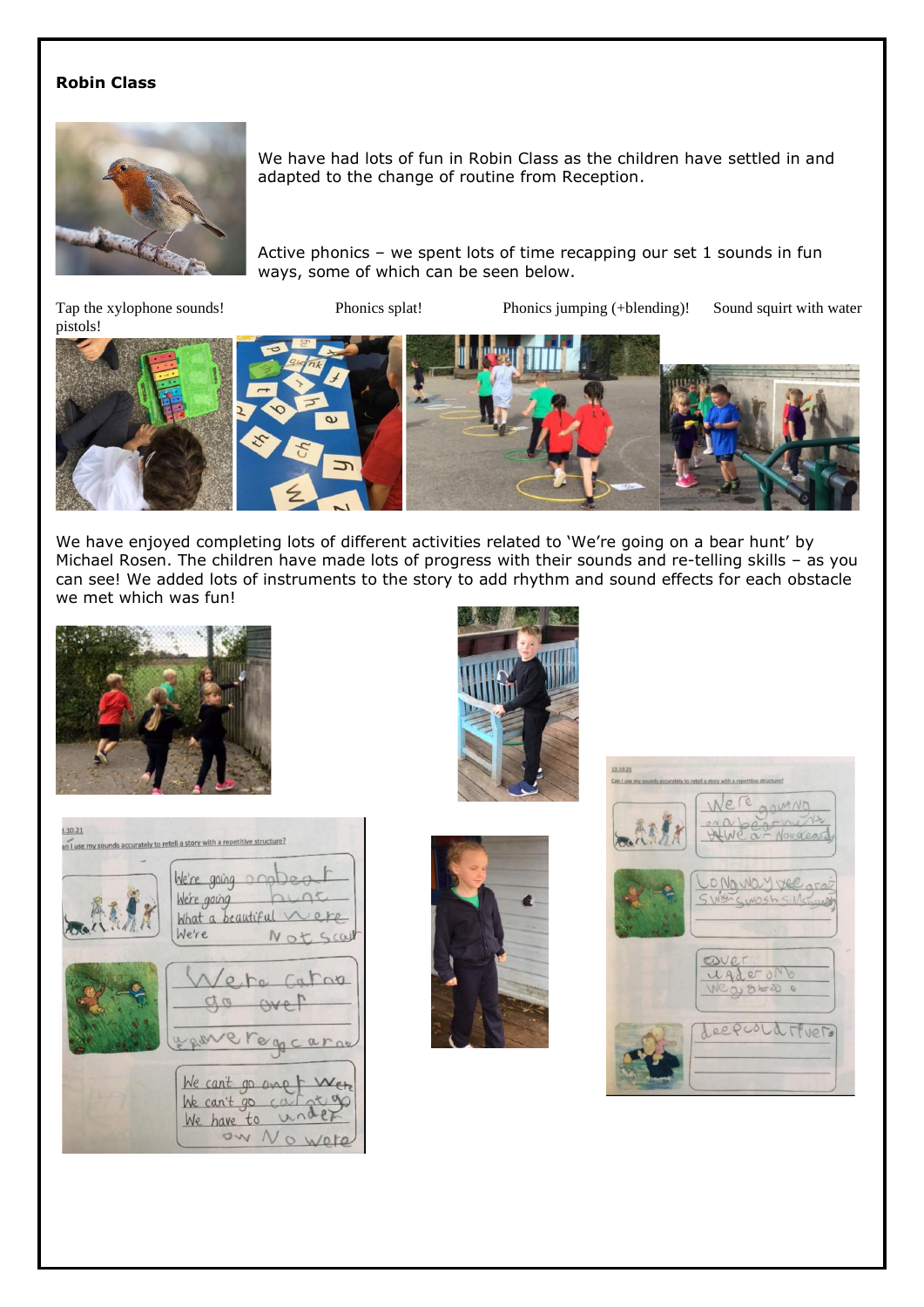

In maths, we have consolidated our learning in our number topic. We have used lots of concrete resources to help us do this. Miss Marriott was particularly impressed with children's progress in our end of unit assessment, as the class showed a great understanding.

Comparing: Sorting: Sorting:



Lots of counting using tens frames! Number recognition! Part-whole models!



We have been working hard on being 'ready to write' and thinking about how we need to sit to help our handwriting. We have enjoyed using salt to perfect our pencil grip and letter formation!